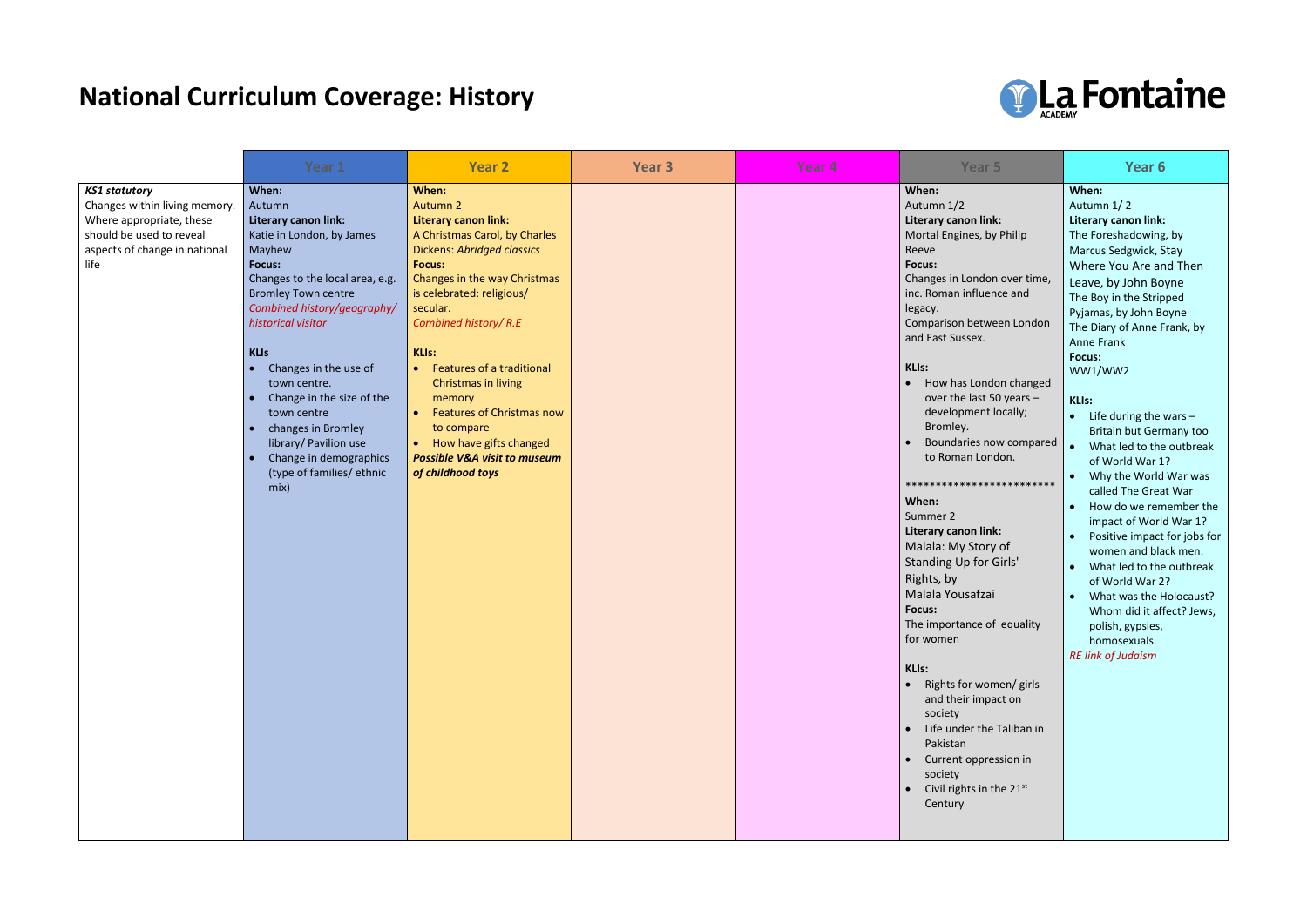|                                                                                                                                                                                                                                                                  | Year 1                                                                                                                                                                                                                                                                                                                                                  | <b>Year 2</b>                                                                                                                                                                                                                                                                                                                                                                                                                                                                                                                                                                                                                                                                                                                                                               | Year <sub>3</sub> | Year <sub>4</sub>                                                                                                                                                                                                                                                                                                                                                                                                                                                                                                            | Year 5                                                                                                                                 | Year 6                                                                                                                                                                                      |
|------------------------------------------------------------------------------------------------------------------------------------------------------------------------------------------------------------------------------------------------------------------|---------------------------------------------------------------------------------------------------------------------------------------------------------------------------------------------------------------------------------------------------------------------------------------------------------------------------------------------------------|-----------------------------------------------------------------------------------------------------------------------------------------------------------------------------------------------------------------------------------------------------------------------------------------------------------------------------------------------------------------------------------------------------------------------------------------------------------------------------------------------------------------------------------------------------------------------------------------------------------------------------------------------------------------------------------------------------------------------------------------------------------------------------|-------------------|------------------------------------------------------------------------------------------------------------------------------------------------------------------------------------------------------------------------------------------------------------------------------------------------------------------------------------------------------------------------------------------------------------------------------------------------------------------------------------------------------------------------------|----------------------------------------------------------------------------------------------------------------------------------------|---------------------------------------------------------------------------------------------------------------------------------------------------------------------------------------------|
| <b>KS1 statutory</b><br>Events beyond living memory<br>that are significant nationally<br>or globally [for example, the<br>Great Fire of London, the first<br>aeroplane flight or events<br>commemorated through<br>festivals or anniversaries]                  | When:<br>Summer 1<br>Literary canon link:<br>I am Rosa Parks, by Brad<br>Meltzer<br><b>Focus:</b><br>Life and contribution of Rosa<br>Parks, civil rights activist<br><b>KLIs:</b><br>Who was Rosa Parks?<br>Why was she significant?<br>What was the Civil Rights<br>Movement?<br>Links to other Civil Rights<br>Activists - Martin Luther<br>King Jr. | When:<br>Autumn 1<br>Literary canon link:<br><b>Greek Myths, by Geraldine</b><br>McCaughrean<br><b>Focus:</b><br><b>Greek Gods</b><br>Greek myths and their impact<br>on modern society<br><b>KLIs:</b><br>• Who were the Greek<br>Gods?<br>What are the greek<br>mythological creatures<br>and what do they look<br>like?<br>Myths and Legends -<br>messages between them<br>Olympics-then and now<br>*************************<br>When:<br>Spring 2<br><b>Literary canon link:</b><br>The Ice Trap, by Meredith<br>Hooper<br><b>Focus:</b><br><b>Exploration of Ernest</b><br><b>Shackleton of the Antarctic</b><br><b>KLIs:</b><br>Who is Ernest Shackleton?<br>Why was his exploration<br>significant?<br>What was life like in 1914/<br>what else was going on/<br>WW1 |                   | When:<br>Autumn 1/2<br>Literary canon link:<br>The Iliad, by Homer, retold by<br><b>Gillian Cross</b><br>Focus:<br>Greek Life and their influence<br>on the Western World<br><b>KLIs</b><br>• What was life like in<br>Ancient Greece?<br>What was life like in in the<br>$\bullet$<br>Western world?<br>What influences can we<br>$\bullet$<br>see in life in the Western<br>World?<br>Fashion, planets,<br>language, cities, religion,<br>olympics<br>RE - religions with multiple<br>Gods, similarities with<br>Hinduism. |                                                                                                                                        |                                                                                                                                                                                             |
| <b>KS1 statutory</b><br>The lives of significant<br>individuals in the past who<br>have contributed to national<br>and international<br>achievements. Some should<br>be used to compare aspects of<br>life in different periods [for<br>example, Elizabeth I and | When:<br>Summer 1<br><b>Literary canon link:</b><br>I am Rosa Parks, by Brad<br>Meltzer<br><b>Focus:</b><br>Life and contribution of Rosa<br>Parks, civil rights activist                                                                                                                                                                               | When:<br>Spring 2<br><b>Literary canon link:</b><br>The Ice Trap, by Meredith<br>Hooper<br><b>Focus:</b><br><b>Exploration of Ernest</b><br><b>Shackleton of the Antarctic</b>                                                                                                                                                                                                                                                                                                                                                                                                                                                                                                                                                                                              |                   | Summer 2<br>Literary canon link:<br>Journey to Jo'burg, By<br><b>Beverley Naidoo</b><br><b>Focus:</b><br>Apartheid- issues related to<br>racism and discrimination<br>linked to Nelson Mandela                                                                                                                                                                                                                                                                                                                               | When:<br>Summer 2<br>Literary canon link:<br>Malala: My Story of<br>Standing Up for Girls'<br>Rights, by<br>Malala Yousafzai<br>Focus: | When:<br>Autumn 1/2<br><b>Literary canon link:</b><br>The Foreshadowing, by<br>Marcus Sedgwick, Stay<br>Where You Are and Then<br>Leave, by John Boyne, The<br>Boy in the Stripped Pyjamas, |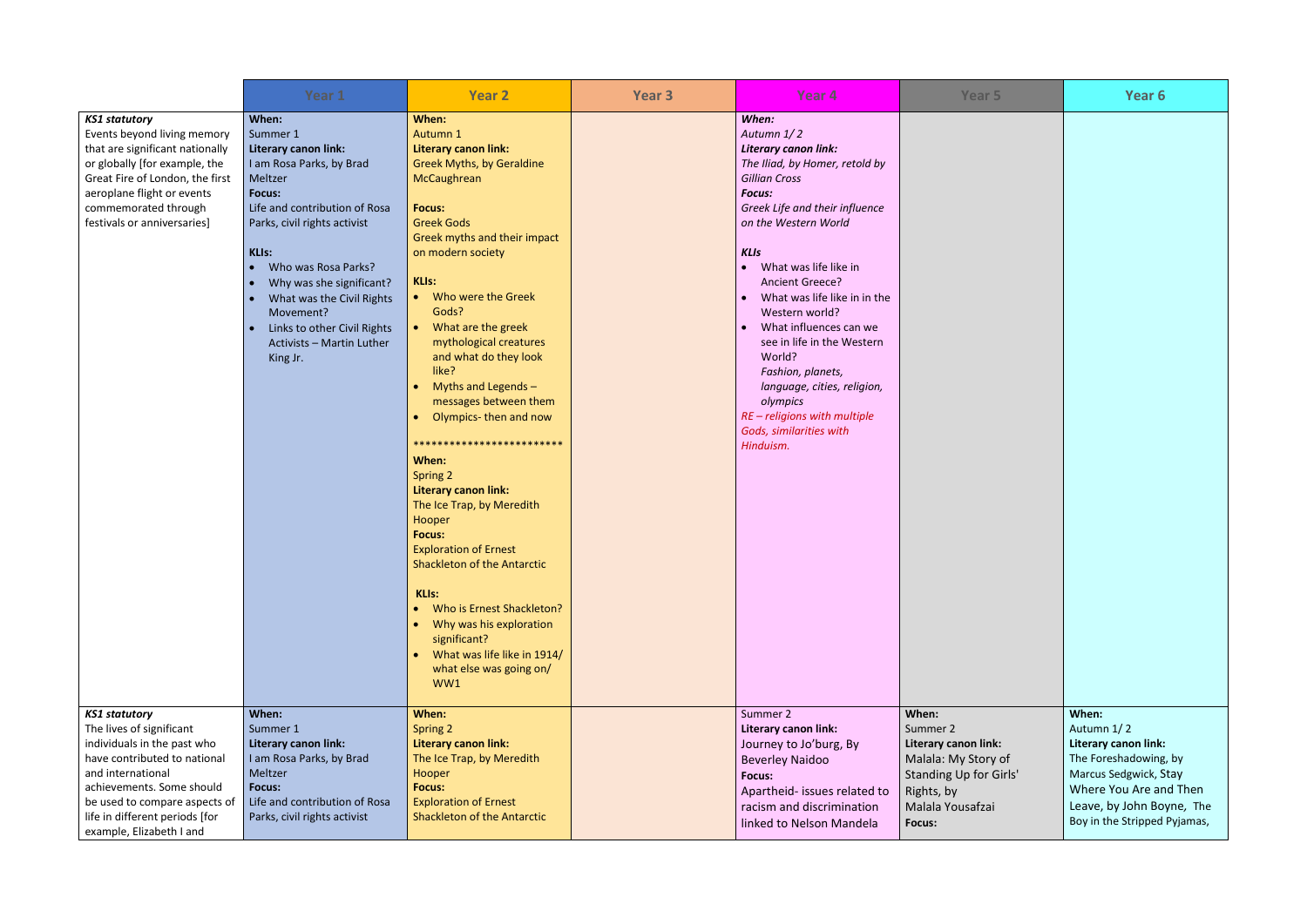|                                                                                                                                                                                                                                                   | Year 1                                                                                                                                                                                                                                                                               | <b>Year 2</b>                                                                                                                                                                                                                                                                                                                                      | Year <sub>3</sub>                               | Year <sub>4</sub>                                                                                                                                                                                                                                    | Year <sub>5</sub>                                                                                                                                                                                                                                                                                                                                                     | Year 6                                                                                                                                                                                                                                                                                                                                                                                                                                                                                                                                                                                                             |  |  |  |
|---------------------------------------------------------------------------------------------------------------------------------------------------------------------------------------------------------------------------------------------------|--------------------------------------------------------------------------------------------------------------------------------------------------------------------------------------------------------------------------------------------------------------------------------------|----------------------------------------------------------------------------------------------------------------------------------------------------------------------------------------------------------------------------------------------------------------------------------------------------------------------------------------------------|-------------------------------------------------|------------------------------------------------------------------------------------------------------------------------------------------------------------------------------------------------------------------------------------------------------|-----------------------------------------------------------------------------------------------------------------------------------------------------------------------------------------------------------------------------------------------------------------------------------------------------------------------------------------------------------------------|--------------------------------------------------------------------------------------------------------------------------------------------------------------------------------------------------------------------------------------------------------------------------------------------------------------------------------------------------------------------------------------------------------------------------------------------------------------------------------------------------------------------------------------------------------------------------------------------------------------------|--|--|--|
| Queen Victoria, Christopher<br>Columbus and Neil Armstrong,<br>William Caxton and Tim<br>Berners-Lee, Pieter Bruegel<br>the Elder and LS Lowry, Rosa<br>Parks and Emily Davison, Mary<br>Seacole and/or Florence<br>Nightingale and Edith Cavell] | <b>KLIs:</b><br>Who was Rosa Parks?<br>$\bullet$<br>Why was she significant?<br>$\bullet$<br>What was the Civil Rights<br>Movement?<br>Links to other Civil Rights<br>Activists - Martin Luther<br>King Jr.                                                                          | <b>KLIs:</b><br>Who is Ernest Shackleton?<br>$\bullet$<br>Why was his exploration<br>$\bullet$<br>significant?<br>What was life like in 1914/<br><b>IC</b><br>what else was going on/<br>WW1                                                                                                                                                       |                                                 | <b>KLIs:</b><br>What is apartheid?<br>Who was Nelson Mandela?<br>Why is he significant?<br>How did he change South<br>Africa?<br>What was his impact on the<br>world? Links to other Civil<br>Rights Activists-Rosa Parks/<br>Martin Luther King Jr. | The importance of equality<br>for women<br><b>KLIs:</b><br>• Rights for women/ girls<br>and their impact on<br>society<br>Life under the Taliban in<br>Pakistan<br>Current oppression in<br>society<br>Civil rights in the 21st<br>Century                                                                                                                            | by John Boyne, The Diary of<br>Anne Frank, by Anne Frank<br>Focus:<br>WW1/WW2<br><b>KLIs:</b><br>Life during the wars $-$<br>$\bullet$<br>Britain but Germany too<br>What led to the outbreak<br>of World War 1?<br>Why the World War was<br>$\bullet$<br>called The Great War<br>How do we remember the<br>$\bullet$<br>impact of World War 1?<br>(11 November, poppies -<br>why?)<br>Positive impact for jobs for<br>women and black men.<br>What led to the outbreak<br>of World War 2?<br>What was the Holocaust?<br>Who did it affect? Jews,<br>polish, gypsies,<br>homosexuals.<br><b>RE link of Judaism</b> |  |  |  |
| <b>KS1 statutory</b><br>Significant historical events,<br>people and places in their own<br>locality                                                                                                                                              | When:<br>Autumn<br><b>Literary canon link:</b><br>Linked to Remembrance Day<br>Focus:<br><b>Memorials</b><br><b>KLIS</b><br>What is a memorial?<br>Local memorials in<br><b>Bromley</b><br>This should be linked to or<br>recapped in line with<br>remembrance day where<br>possible | When:<br>Summer 1<br><b>Literary canon link:</b><br>King Arthur, by Andrew<br>Matthews<br><b>Focus:</b><br>Chronology/ Early Britain<br>KLIs:<br>What is a timeline?<br>$\bullet$<br><b>Timeline chronology</b><br>BC/AD/chronology/<br>source<br>Detective project:<br>$\bullet$<br>What evidence can we<br>find to prove King<br>Arthur existed? |                                                 |                                                                                                                                                                                                                                                      | When:<br>Autumn 1&2<br>Literary canon link:<br>Mortal Engines, by Philip<br>Reeve<br>Focus:<br>Changes in London over time,<br>inc. Roman influence and<br>legacy.<br>Comparison between London<br>and East Sussex.<br>KLIs:<br>How has London changed<br>over the last 50 years -<br>development locally;<br>Bromley.<br>Boundaries now compared<br>to Roman London. |                                                                                                                                                                                                                                                                                                                                                                                                                                                                                                                                                                                                                    |  |  |  |
|                                                                                                                                                                                                                                                   | <b>Key Stage 2 Curriculum</b>                                                                                                                                                                                                                                                        |                                                                                                                                                                                                                                                                                                                                                    |                                                 |                                                                                                                                                                                                                                                      |                                                                                                                                                                                                                                                                                                                                                                       |                                                                                                                                                                                                                                                                                                                                                                                                                                                                                                                                                                                                                    |  |  |  |
| <b>KS2 statutory</b><br>Changes in Britain from the<br>Stone Age to the Iron Age                                                                                                                                                                  |                                                                                                                                                                                                                                                                                      | When:<br>Summer 1<br><b>Literary canon link:</b>                                                                                                                                                                                                                                                                                                   | When:<br>When: Autumn 1<br>Literary canon link: |                                                                                                                                                                                                                                                      |                                                                                                                                                                                                                                                                                                                                                                       |                                                                                                                                                                                                                                                                                                                                                                                                                                                                                                                                                                                                                    |  |  |  |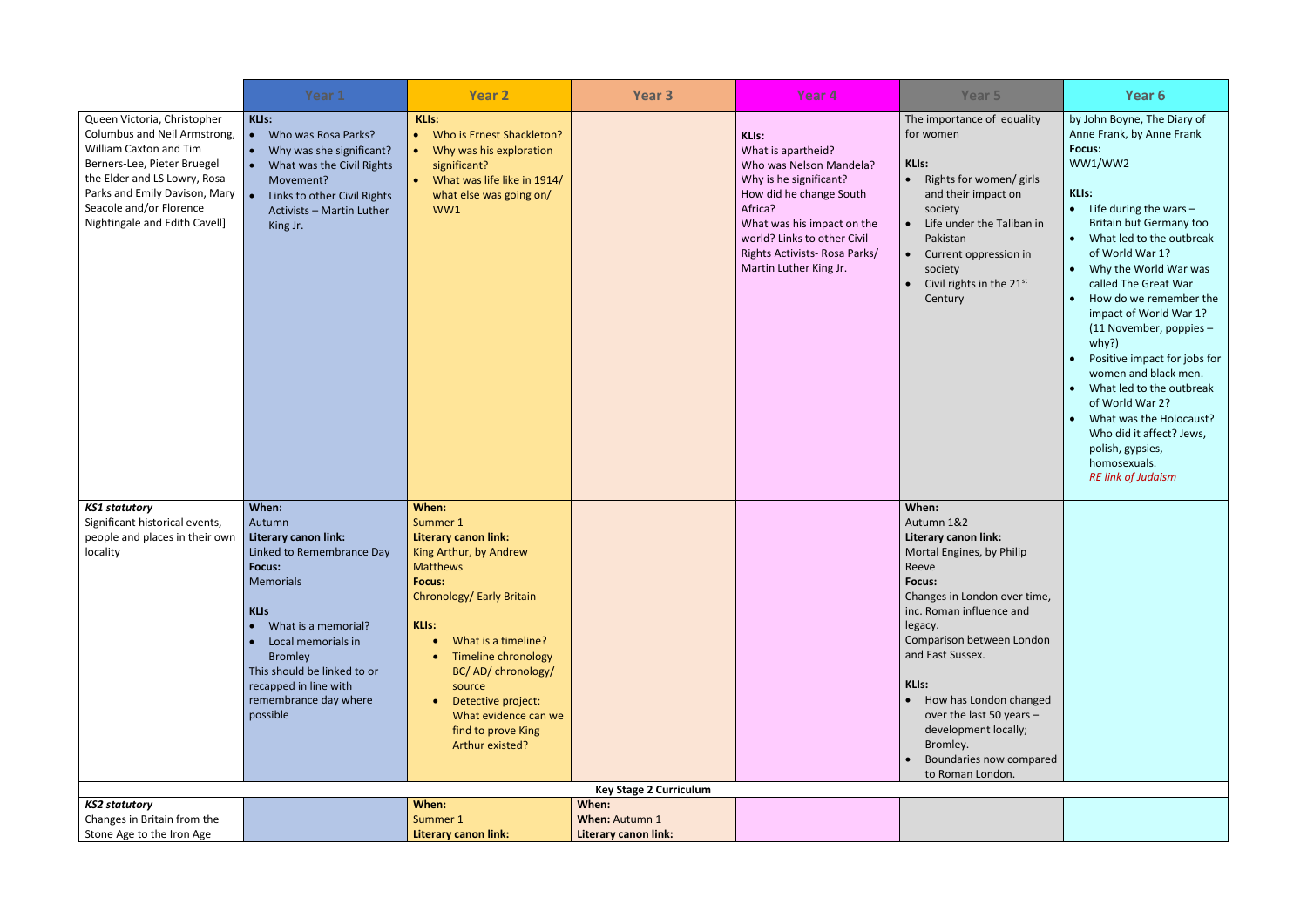|                                                                       | Year 1 | <b>Year 2</b>                                                                                                                                                                                                                                                                                              | Year 3                                                                                                                                                                                                                                                                                                                                                                                                                                    | Year <sub>4</sub> | Year 5                                                                                                                                                                                                                                                                                                                                                                                                                                                                                                                                                                              | Year 6 |
|-----------------------------------------------------------------------|--------|------------------------------------------------------------------------------------------------------------------------------------------------------------------------------------------------------------------------------------------------------------------------------------------------------------|-------------------------------------------------------------------------------------------------------------------------------------------------------------------------------------------------------------------------------------------------------------------------------------------------------------------------------------------------------------------------------------------------------------------------------------------|-------------------|-------------------------------------------------------------------------------------------------------------------------------------------------------------------------------------------------------------------------------------------------------------------------------------------------------------------------------------------------------------------------------------------------------------------------------------------------------------------------------------------------------------------------------------------------------------------------------------|--------|
|                                                                       |        | King Arthur, by Andrew<br><b>Matthews</b><br><b>Focus:</b><br>Chronology/ Early Britain<br>KLIs:<br>What is a timeline<br>$\bullet$<br>Timeline chronology<br>$\bullet$<br>BC/AD/chronology/<br>source<br>Detective project:<br>$\bullet$<br>What evidence can we<br>find to prove King<br>Arthur existed? | The Boy with the Bronze Axe,<br>by Kathleen Fidler<br><b>Focus:</b><br>The changes in Britain from<br>the Stone Age to Iron Age<br>KLIs:<br>When was the Stone<br>Age, Bronze and Iron<br>Ages?<br>What does prehistoric<br>$\bullet$<br>mean?<br>Who was Cheddar<br>$\bullet$<br>Man and what was<br>significant about him?<br>How did the materials<br>used across the Ages<br>develop? (houses/<br>weapons)<br><b>Trip: Stonehenge</b> |                   |                                                                                                                                                                                                                                                                                                                                                                                                                                                                                                                                                                                     |        |
| <b>KS2 statutory</b><br>The Roman Empire and its<br>impact on Britain |        |                                                                                                                                                                                                                                                                                                            |                                                                                                                                                                                                                                                                                                                                                                                                                                           |                   | When: Summer 1&2<br>Literary canon link:<br>Mortal Engines, by Philip<br>Reeve<br><b>Focus:</b><br>Changes in London over time,<br>inc. Roman influence and<br>legacy.<br>KLIs:<br>What was London and life<br>$\bullet$<br>like during the Roman<br>times?<br>What changes can we see<br>from London then and<br>now?<br>Futuristic sci-fi link with<br>Mortal Engines - compare<br>Roman Empire London,<br>present London and ME<br>London.<br>Link with Year 4 Ancient<br>Greece - comparison of<br>Roman Empire and<br>influence with Greeks-<br>Religion, Gods/planet<br>names |        |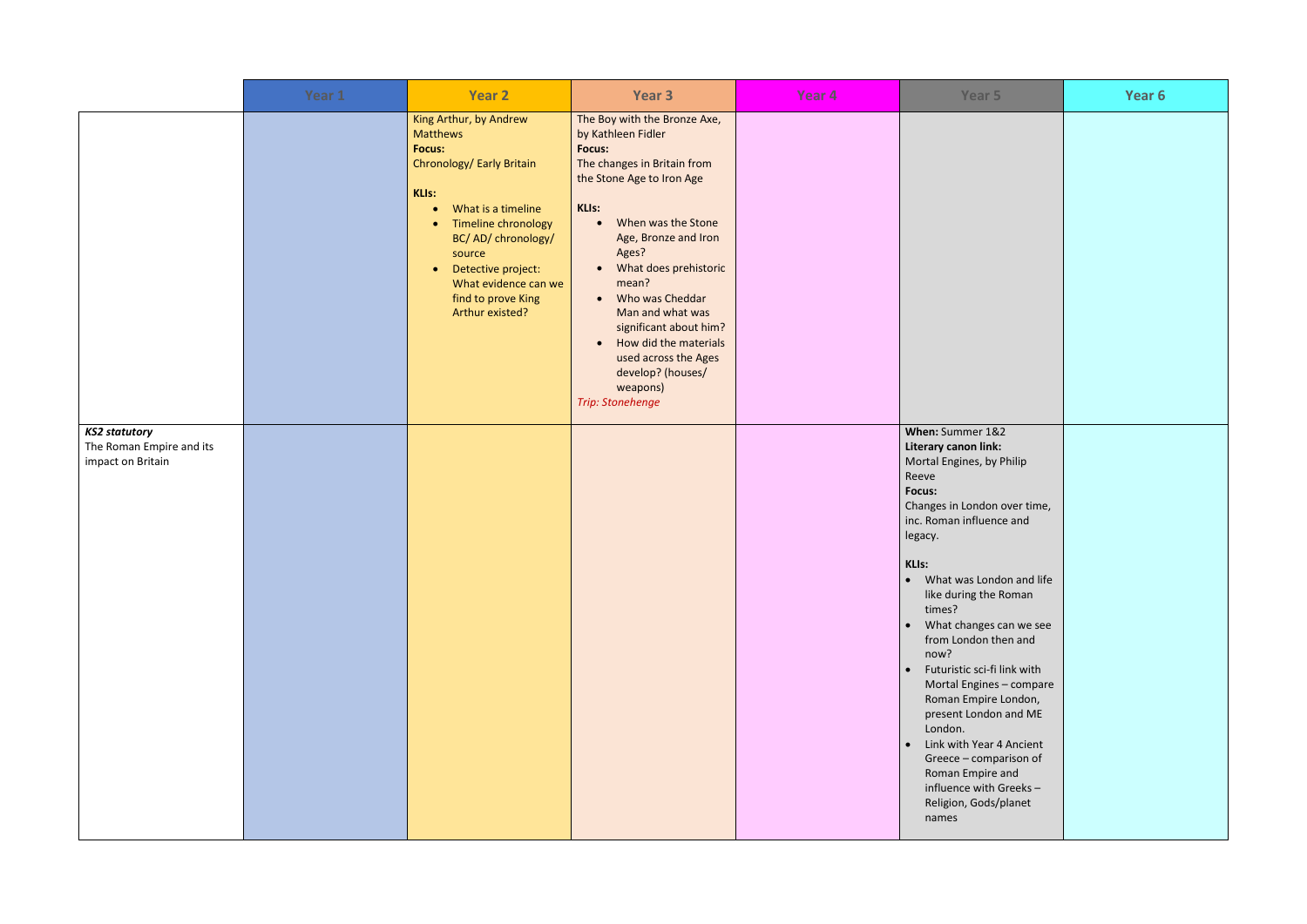|                                                                            | Year 1                                                                                                                                                                                                                                                                                                                                                                                                                                                                                      | <b>Year 2</b>                                                                                                                                                                                                                                                                                                                                             | Year 3                                                                                                                                                                                                                                                                                                                                                                                                                                                                                                                | Year <sub>4</sub> | Year <sub>5</sub>                                                                                                                                                                                                                                                                                                                                                                                                                                                                                                                                                      | Year 6 |
|----------------------------------------------------------------------------|---------------------------------------------------------------------------------------------------------------------------------------------------------------------------------------------------------------------------------------------------------------------------------------------------------------------------------------------------------------------------------------------------------------------------------------------------------------------------------------------|-----------------------------------------------------------------------------------------------------------------------------------------------------------------------------------------------------------------------------------------------------------------------------------------------------------------------------------------------------------|-----------------------------------------------------------------------------------------------------------------------------------------------------------------------------------------------------------------------------------------------------------------------------------------------------------------------------------------------------------------------------------------------------------------------------------------------------------------------------------------------------------------------|-------------------|------------------------------------------------------------------------------------------------------------------------------------------------------------------------------------------------------------------------------------------------------------------------------------------------------------------------------------------------------------------------------------------------------------------------------------------------------------------------------------------------------------------------------------------------------------------------|--------|
| <b>KS2 statutory</b><br>Britain's settlement by Anglo-<br>Saxons and Scots |                                                                                                                                                                                                                                                                                                                                                                                                                                                                                             | When:<br>Summer 1<br>Literary canon link:<br>King Arthur, by Andrew<br><b>Matthews</b><br><b>Focus:</b><br>Chronology/ Early Britain<br><b>KLIs:</b><br>What is a timeline?<br>$\bullet$<br><b>Timeline chronology</b><br>BC/AD/chronology/<br>source<br>Detective project:<br>$\bullet$<br>What evidence can we<br>find to prove King<br>Arthur existed? | When:<br>Summer 1 & 2<br>Literary canon link:<br>Beowulf, by Michael<br>Morpurgo<br><b>Focus:</b><br>The Viking and Anglo-Saxon<br>struggle for the Kingdom of<br>England<br><b>KLIs:</b><br>Who were the<br>Vikings/where did<br>they come from?<br>Who were the Anglo-<br>$\bullet$<br>Saxons/where did they<br>come from?<br>What was the link<br>between the Vikings<br>and Anglo-Saxons?<br>Alfred the Great<br>$\bullet$<br>• Norse mythology<br>Religions and gods (Pagans).<br><b>RE link to Christianity</b> |                   | When:<br>Summer 1&2<br>Literary canon link:<br>Macbeth, by William<br>Shakespeare<br>Fous:<br>Settlement of Anglo-Saxons<br>and Scots<br>Relationship between Scotland<br>and England, including<br>invasions.<br><b>KLIs:</b><br>Recap link - state of<br>Britain at the end of the<br>Roman rule.<br>Recap of Anglo-Saxons and<br>Vikings based on Year 3<br>Roman influences on<br>Britain compared to anglo-<br>saxons/scots - armies<br>dress and weapons.<br>Who were the Picts?<br>What happened between<br>the Anglo-Saxons and<br>Scots?<br>Language - gaelic |        |
| <b>KS2 statutory</b><br>A local history study                              | When:<br>Autumn<br>Literary canon link:<br>Katie in London, by James<br>Mayhew<br><b>Focus:</b><br>Changes to the local area, e.g.<br><b>Bromley Town centre</b><br>Combined history/geography/<br>historical visitor<br><b>KLIs</b><br>Changes in the use of<br>$\bullet$<br>town centre.<br>Change in the size of the<br>$\bullet$<br>town centre<br>changes in Bromley<br>$\bullet$<br>library/ Pavilion use<br>Change in demographics<br>$\bullet$<br>(type of families/ ethnic<br>mix) |                                                                                                                                                                                                                                                                                                                                                           |                                                                                                                                                                                                                                                                                                                                                                                                                                                                                                                       |                   | When:<br>Autumn 1&2<br>Literary canon link:<br>Mortal Engines, by Philip<br>Reeve<br>Fousi:<br>Changes in London over time,<br>inc. Roman influence and<br>legacy.<br>Comparison between London<br>and East Sussex.<br>KLIs:<br>• How has London changed<br>over the last 50 years -<br>development locally;<br>Bromley.<br>Boundaries now compared<br>to Roman London.<br><b>Comparison of East Sussex</b><br>and London                                                                                                                                              |        |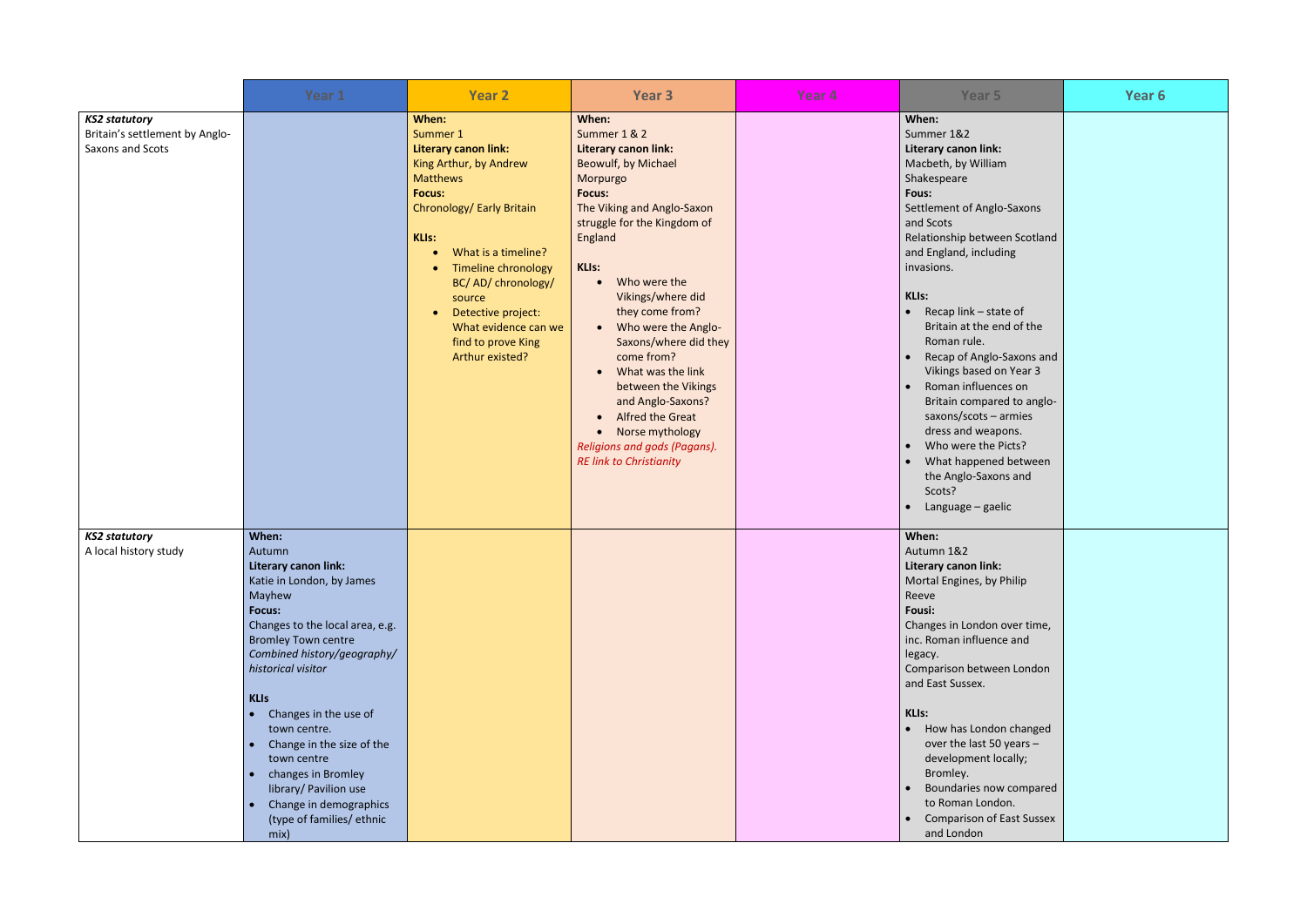|                                                                                                                                                                                                                                                                                               | Year 1                                                                                                                                                                                                                                                                        | <b>Year 2</b> | Year <sub>3</sub> | Year <sub>4</sub> | Year 5                                                                                                                                                                                                                                                                                                                                                                                                                               | Year 6                                                                                                                                                                                                                                                                                                                                                                                                                                                                                                                                                                                                                                                                                                                                                                                                                        |
|-----------------------------------------------------------------------------------------------------------------------------------------------------------------------------------------------------------------------------------------------------------------------------------------------|-------------------------------------------------------------------------------------------------------------------------------------------------------------------------------------------------------------------------------------------------------------------------------|---------------|-------------------|-------------------|--------------------------------------------------------------------------------------------------------------------------------------------------------------------------------------------------------------------------------------------------------------------------------------------------------------------------------------------------------------------------------------------------------------------------------------|-------------------------------------------------------------------------------------------------------------------------------------------------------------------------------------------------------------------------------------------------------------------------------------------------------------------------------------------------------------------------------------------------------------------------------------------------------------------------------------------------------------------------------------------------------------------------------------------------------------------------------------------------------------------------------------------------------------------------------------------------------------------------------------------------------------------------------|
| <b>KS2 statutory</b><br>A study of an aspect or theme<br>in British history that extends<br>pupils' chronological<br>knowledge beyond 1066                                                                                                                                                    | When:<br>Autumn<br>Literary canon link:<br>Linked to Remembrance Day<br><b>Focus:</b><br><b>Memorials</b><br><b>KLIs</b><br>What is a memorial?<br>Local memorials in<br>Bromley<br>This should be linked to or<br>recapped in line with<br>remembrance day where<br>possible |               |                   |                   | When:<br>Autumn 1&2<br>Literary canon link:<br>Mortal Engines, by Philip<br>Reeve<br>Fousi:<br>Changes in London over time,<br>inc. Roman influence and<br>legacy.<br>Comparison between London<br>and East Sussex.<br><b>KLIs:</b><br>How has London changed<br>$\bullet$<br>over the last 50 years -<br>development locally;<br>Bromley.<br>Boundaries now compared<br>to Roman London.<br>Comparison of East Sussex and<br>London | When:<br>Autumn 1/2<br>Literary canon link:<br>The Foreshadowing, by<br>Marcus Sedgwick, Stay<br>Where You Are and Then<br>Leave, by John Boyne, The<br>Boy in the Stripped Pyjamas,<br>by John Boyne, The Diary of<br>Anne Frank, by Anne Frank<br>Focus:<br>WW1/WW2<br><b>KLIs:</b><br>$\bullet$ Life during the wars -<br><b>Britain but Germany too</b><br>• What led to the outbreak<br>of World War 1?<br>• Why the World War was<br>called The Great War<br>How do we remember the<br>$\bullet$<br>impact of World War 1?<br>(11 November, poppies -<br>why?)<br>Positive impact for jobs for<br>women and black men.<br>What led to the outbreak<br>$\bullet$<br>of World War 2?<br>What was the Holocaust?<br>$\bullet$<br>Who did it affect? Jews,<br>polish, gypsies,<br>homosexuals.<br><b>RE link of Judaism</b> |
| <b>KS2 statutory</b><br>The achievements of the<br>earliest civilizations - an<br>overview of where and when<br>the first civilizations appeared<br>and a depth study of one of<br>the following: Ancient Sumer;<br>The Indus Valley; Ancient<br>Egypt; The Shang Dynasty of<br>Ancient China |                                                                                                                                                                                                                                                                               |               |                   |                   |                                                                                                                                                                                                                                                                                                                                                                                                                                      | When:<br>Summer 1/2<br>Literary canon link:<br>Secrets of a Sun King, by<br>Emma Carroll<br>Focus:<br>Overview of the first<br>civilizations<br>In depth study of Ancient<br>Egypt<br><b>KLIs:</b><br>• Who were the Ancient<br>Egyptians?                                                                                                                                                                                                                                                                                                                                                                                                                                                                                                                                                                                    |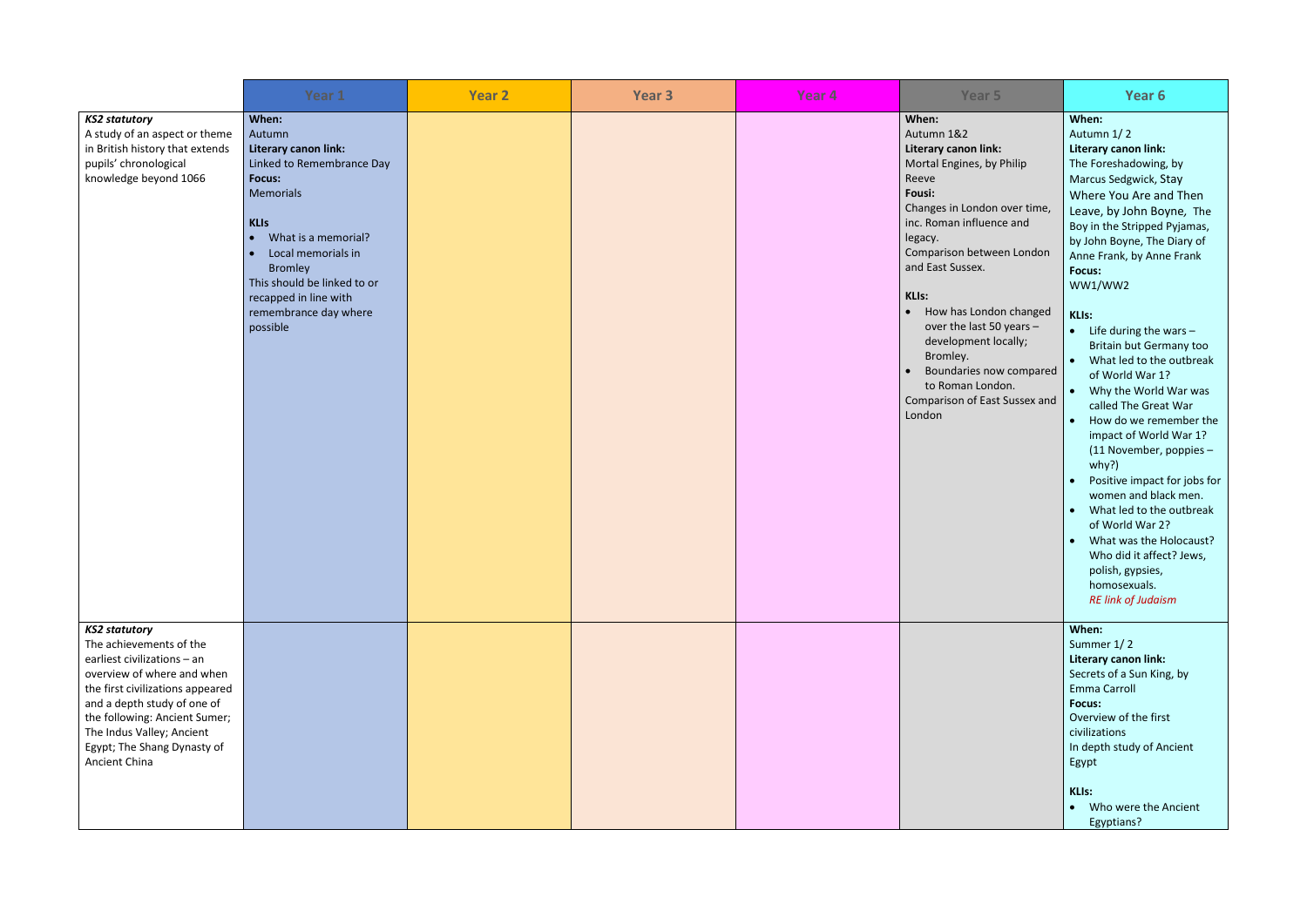|                                                                                                                                                                                                                                                                                | Year 1 | <b>Year 2</b>                                                                                                                                                                                                                                                                                                                      | Year <sub>3</sub> | Year <sub>4</sub>                                                                                                                                                                                                                                                                                                                                                                                                                                                                                                                     | Year 5                                                                                                                                                                                                                                                                                                                                                      | Year 6                                                                                                                                                                                                                                                     |
|--------------------------------------------------------------------------------------------------------------------------------------------------------------------------------------------------------------------------------------------------------------------------------|--------|------------------------------------------------------------------------------------------------------------------------------------------------------------------------------------------------------------------------------------------------------------------------------------------------------------------------------------|-------------------|---------------------------------------------------------------------------------------------------------------------------------------------------------------------------------------------------------------------------------------------------------------------------------------------------------------------------------------------------------------------------------------------------------------------------------------------------------------------------------------------------------------------------------------|-------------------------------------------------------------------------------------------------------------------------------------------------------------------------------------------------------------------------------------------------------------------------------------------------------------------------------------------------------------|------------------------------------------------------------------------------------------------------------------------------------------------------------------------------------------------------------------------------------------------------------|
|                                                                                                                                                                                                                                                                                |        |                                                                                                                                                                                                                                                                                                                                    |                   |                                                                                                                                                                                                                                                                                                                                                                                                                                                                                                                                       |                                                                                                                                                                                                                                                                                                                                                             | Language/alphabet-<br>$\bullet$<br>development of writing.<br>Beliefs - Gods, religious<br>$\bullet$<br>beliefs and afterlife.<br>Pharaohs and system<br>$\bullet$<br><b>Importance of River Nile</b><br>$\bullet$<br>Architecture - pyramids<br>$\bullet$ |
| <b>KS2 statutory</b><br>Ancient Greece - a study of<br>Greek life and achievements<br>and their influence on the<br>western world                                                                                                                                              |        | When:<br>Autumn 1<br><b>Literary canon link:</b><br><b>Greek Myths, by Geraldine</b><br>McCaughrean<br><b>Focus:</b><br><b>Greek Gods</b><br>Greek myths and their impact<br>on modern society<br><b>KLIs:</b><br>Who were the Greek<br>Gods?<br><b>Myths and Legends</b><br>Olympics-then and now<br><b>Gods and planet names</b> |                   | When:<br>Autumn 1/2<br>Literary canon link:<br>The Iliad, by Homer, retold by<br><b>Gillian Cross</b><br><b>Focus:</b><br>Greek Life and their influence<br>on the Western World<br>KLIs:<br>• Who were the Ancient<br>Greeks?<br>What was life like in<br>$\bullet$<br>Ancient Greece?<br>What influences can we<br>$\bullet$<br>see in life in the Western<br>World?<br>Fashion, planets, food,<br>architecture, language,<br>cities, religion<br>$\bullet$ RE - religions with<br>multiple Gods,<br>similarities with<br>Hinduism. |                                                                                                                                                                                                                                                                                                                                                             |                                                                                                                                                                                                                                                            |
| <b>KS2 statutory</b><br>A non-European society that<br>provides contrasts with British<br>history - one study chosen<br>from: early Islamic civilization,<br>including a study of Baghdad<br>c. AD 900; Mayan civilization<br>c. AD 900; Benin (West Africa)<br>c. AD 900-1300 |        |                                                                                                                                                                                                                                                                                                                                    |                   | When:<br>Summer 1<br>Literary canon link:<br>Oranges in No Man's Land, by<br>Elizabeth Laird<br><b>Focus:</b><br>Early Islamic civilization,<br>including a study of Baghdad<br>KLIs:<br>The rise of Islamic<br>$\bullet$<br>civilisation<br>Trade and travel<br>$\bullet$<br>The rise and fall of<br>$\bullet$<br>Baghdad<br>Scheherazade<br>$\bullet$<br>RE - Islam<br>$\bullet$                                                                                                                                                    | When:<br>Spring 1 & 2<br>Literary canon link:<br>Journey to the River Sea, by<br>Eva Ibbotson<br>Focus:<br>Mayan civilisation<br>KLIs:<br>• What was it like during<br>Mayan times?<br>• Significant areas Mayan<br>excelled in - art, writing<br>system, architecture,<br>maths, calendar (Mayan<br>calendar), astronomical<br>system<br>Look at Mayan art |                                                                                                                                                                                                                                                            |